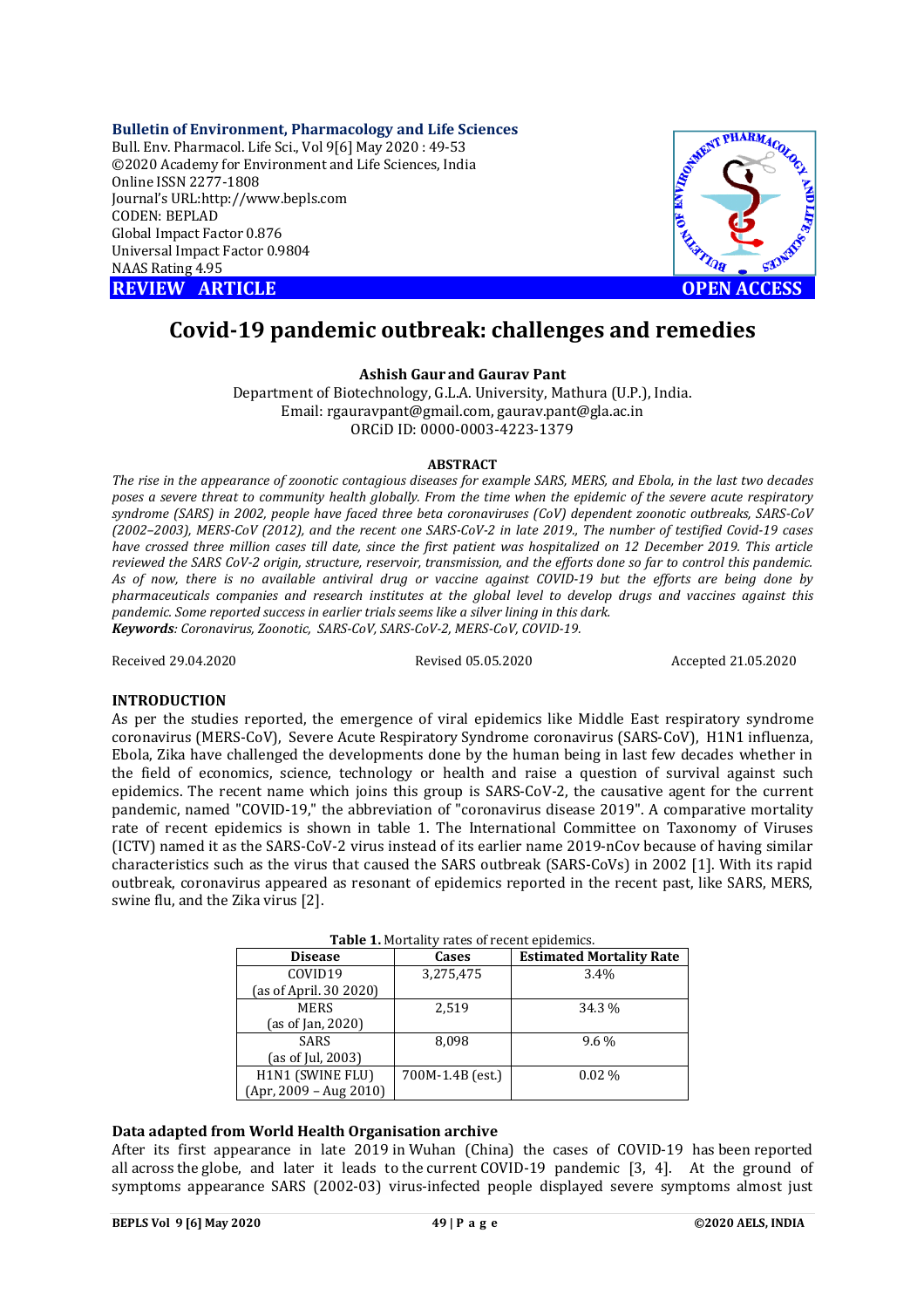after the infection but in contrast, the recent SARS-CoV-2 infected persons have the potential to spread the virus without showing any symptoms or even at the beginning of the sickness. As per the findings of recent research printed in *Nature,* the patients spread virus most proficiently in the first week of their exposure to the infection, when the appearance of symptoms in them is minor [5]. As per the report of USCDCP (United States Centers for Disease Control and Prevention), 25% of infected people have not shown any symptoms. On 30th January 2020, the World Health Organization (WHO) acknowledged this COVID-19 outbreaks of SARS CoV-2 as a Public Health Emergency of International Concern (PHEIC) and later, on 11th March 2020 as a pandemic [6]. Local viral transmissions have been reported in a number of countries across all six WHO regions. As of  $30<sup>th</sup>$  April 2020, the number of worldwide reported cases was 3,275,475 resulting in a hike in the death toll to 231,576 deaths. More than 1,031,782 people have been recovered so far [7, 8].

## **Taxonomy**

SARS-CoV-2 is a member of the Coronaviridae family with a positive, single-stranded RNA (+ ss RNA) as its genetic material [9]. The presence of coronavirus reported in a wide range of organisms from mammals to birds [10]. The classification of coronavirus is described in table 2.

| Group 1                                                   | Group 2                                                                                  | Group 3                                    |
|-----------------------------------------------------------|------------------------------------------------------------------------------------------|--------------------------------------------|
| Human coronavirus (HCoV)<br>229E                          | Human coronavirus (HCoV) OC43                                                            | Avian infectious<br>bronchitis virus (IBV) |
| Human coronavirus NL63                                    | Human coronavirus<br>HKU1                                                                | Turkey coronavirus<br>(TcoV)               |
| Porcine transmissible<br>gastro-enteritis virus<br>'TGEV) | SARS<br>coronavirus                                                                      |                                            |
| Canine coronavirus (CCoV)                                 | Rat coronavirus (RCoV)                                                                   |                                            |
| infectious peritonitis<br>Feline<br>virus (FIPV)          | Rat sialodacro-adenitis virus<br>(SDAV)                                                  |                                            |
| Porcine epidemic diarrhoea<br>virus (PEDV)                | Mouse hepatitis viru (MHV)                                                               |                                            |
| Bat coronaviruses<br>(e.g. 1A, HKU2)                      | Bovine coronavirus (BCoV)                                                                |                                            |
|                                                           | Porcine haemagglutinating<br>encephalomyelitis virus (HEV)                               |                                            |
|                                                           | Bat coronaviruses (e.g. SARS-like<br>coronavirus Rp3, HKU4, 229E like<br>bat coronavirus |                                            |

|  |  | <b>Table 2.</b> Classification of coronaviruses. |  |  |
|--|--|--------------------------------------------------|--|--|
|--|--|--------------------------------------------------|--|--|

## **Reservoir**

There is a strong perception that the SARS-CoV-2 has a zoonotic origin because of its proximity to Bat coronavirus [11]. There were only two human coronaviruses (HCoVs) that were identified to cause minor infections like common cold till the SARS (2002-03) epidemic erupt in China. These HCoVs have been got attention only after the outbreaks of MERS and SARS and it was being noticed that how severe and lifethreatening the coronavirus infection could be. With the outbreaks of recent COVID-19 pandemic, the coronavirus again comes in the spotlight. The available researches have track down the origin of SARS-CoV, MERS-CoV, and SARS-CoV-2 from a bat and suggested that they are being transmitted to humans via an intermediate host [12]. After the identification of civets and dromedary camels as the intermediate host for SARS-CoV and MERS-CoV respectively, different approaches have been applied to target these viruses in these intermediate hosts have achieved a great success to curb these pandemics. After the identification of numerous pedigrees of pangolin beta-CoVs with its close relation to SARS-CoV-2, efforts are being done to break this transmission chain to end this epidemic [13].

## **Structural components**

As per the literature, available coronavirus particles (SARS-CoV-2) are the sphere in shape with a diameter of around 125nm (60-140nm).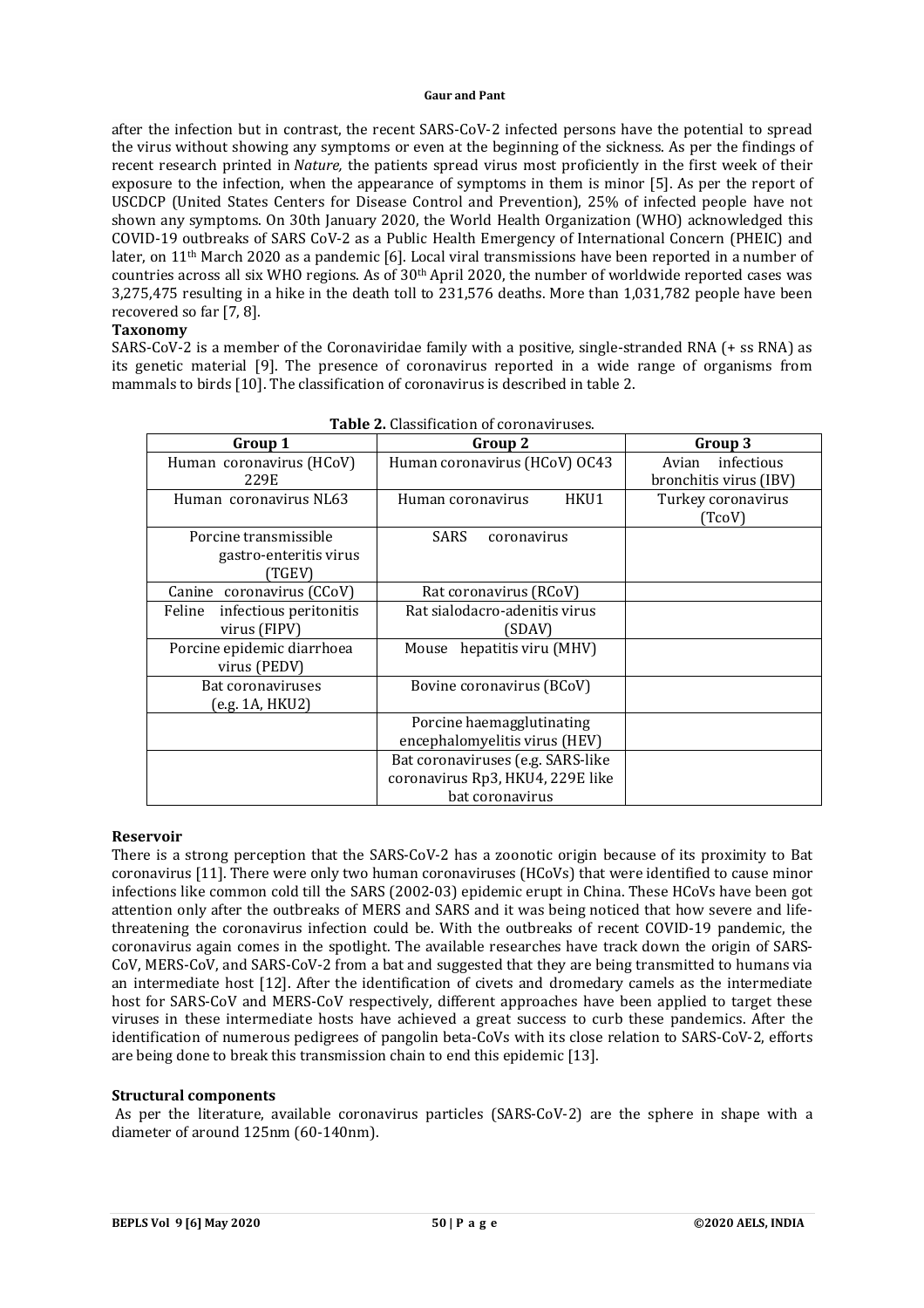

**Fig 1.** Structure of SARS-CoV

SARS-CoV-2 have an approx. 29 kb long positive single-stranded RNA as the genetic material which encodes 29 proteins, out of these only four S (spike), E (envelope), M (membrane), and N (nucleocapsid) are structural proteins as shown in figure 1 [14]. These spikes (S) proteins are responsible for the naming of coronavirus, as the term corona means crown and these spike proteins provide a crown shape to the coronavirus [15]. Figure 2 gives a detailed overview of these proteins. The invasion of host cells can be possible only because of these spike proteins, as they help the virus in its binding to host cell receptors called angiotensin-converting enzyme 2 (ACE2) [16]. While the amino acid sequences of these spike proteins in SARS (2002-03) and SARS-CoV-2 have shown almost 80 percent similarity but the affinity of these spike proteins for host ACE2 receptor in SARS-CoV-2 is much stronger than the SARS (2002-03). This strong binding of spike protein to host ACE2 makes the SARS-CoV-2 more virulent than the other members of its family.



**Fig 2.** Structural Proteins and the roles played in SARS-CoV-2

Besides these four structural proteins, there are 25 other proteins are present in the coronavirus and they are called Non-Structural proteins (NS proteins). These NS proteins are translated in the form of polypeptides and cleaved by proteases in later stages to make it functional. These NS proteins play an important role in the virus assembly and to evade the host immune system against these viruses [17]. **Test/ Diagnosis**

The real-time assay uses the TaqMan fluorogenic probe-based chemistry that uses the 5´ nuclease activity of TaqDNA polymerase and enables the detection of a specific PCR product as it accumulates during PCR cycles. Coronaviruses under the subgenus Sarbeco virus that includes 2019-nCoV, SARS-CoV, and bat SARS-like coronaviruses were used to generate a non-redundant alignment. Three assays based on their matching to the Wuhan virus as per inspection of the sequence alignment were designed.

## **Treatment**

As of now, there is no antiviral drug or vaccine for the treatment of COVID-19 has been approved so the treatment in current situations should be supportive and symptomatic which include adequate isolation for the prevention of transmission to other persons whether they arecontacts, patients, security personal, healthcare workers and social workers. Some antiviral drugs such as Ribavirin, Lopinavirritonavir, Remdesivir, and chloroquine have been used based on the experience with other related viral diseases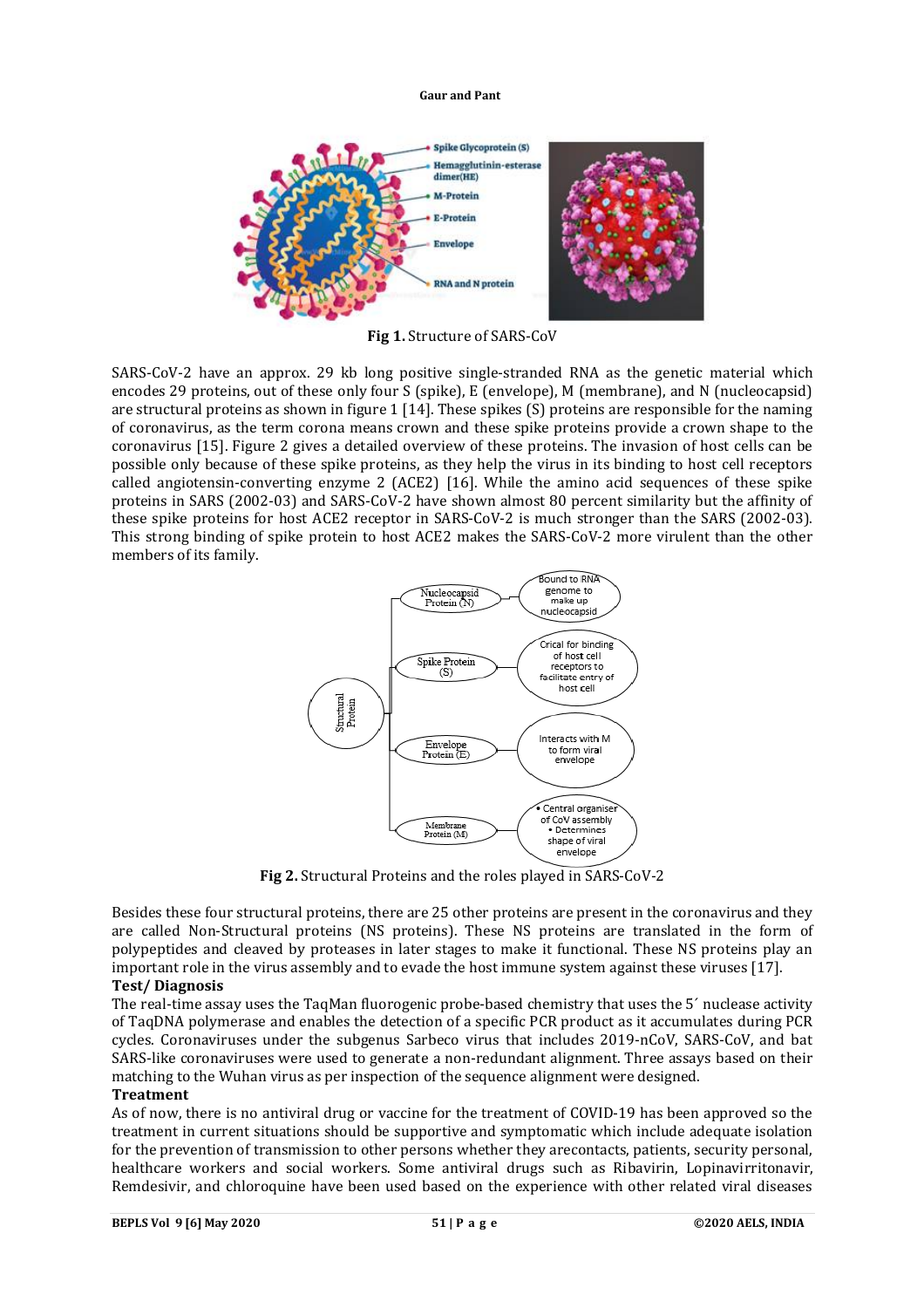like SARS, MERS, and HIV [18]. This COVID-19 pandemic has rapidly catalyzed the development of novel coronavirus vaccines across the world. Some of the major coronavirus drugs that are developing by the pharmaceutical companies across the world and showing potential to become major coronavirus vaccines or antivirals against COVID-19 infection or are in different stages of trials have been included in the table given below.

| Table 3. List of major coronavirus drugs that pharmaceutical companies and research institutes across |  |
|-------------------------------------------------------------------------------------------------------|--|
| the world are developing.                                                                             |  |

| Hydroxychloroquine/Plaquenil                     | Got approval to be tested as a treatment for COVID-19 from<br><b>USEDA.</b>                                                                                                                                                        |
|--------------------------------------------------|------------------------------------------------------------------------------------------------------------------------------------------------------------------------------------------------------------------------------------|
| Favilavir                                        | Approved by National Medical Products Administration of<br>China, as a treatment for coronavirus.                                                                                                                                  |
| Fusogenix DNA vaccine<br>(Entos Pharmaceuticals) | Entos is working on developing a proteo-lipid vehicle<br>containing multiple protein epitopes derived from SARS-COV-2<br>proteins, which leads to the stimulation of an immune response<br>in the body against COVID-19 infection. |
| $ChAdOx1$ n $CoV-19$                             | an adenovirus vaccine vector developed by the Oxford<br>university's Jenner Institute                                                                                                                                              |
| Gimsilumab                                       | Roivant Sciences is advancing a clinical-stage, human<br>monoclonal antibody                                                                                                                                                       |
| AdCOVID                                          | Altimmune has collaborated with the University of Alabama at<br>Birmingham (UAB) to develop a single dose intranasal vaccine<br>for COVID-19                                                                                       |
| TJM2                                             | I-MabBiopharma is developing a neutralising antibody, as a<br>treatment for cytokine storm in patients suffering from a severe<br>case of coronavirus infection.                                                                   |
| TZLS-501                                         | Tiziana Life Sciences is developing is a human anti-interleukin-6<br>receptor (IL-6R), which helps in preventing lung damage and<br>elevated levels of IL-6.                                                                       |

## **CONCLUSION**

COVID-19 pandemic has raised a heap of challenges to the world, not at the level of medical and public health infrastructure but the economic front also. As the world facing the rapid arrival of zoonotic diseases, it is very likely to see a rise in the emergence of zoonotic viruses and pathogens in the future. So it is a need of time that the efforts should be done not only to curb the current outbreak but to develop preventive strategies to avoid or face the outbreaks of any pandemic with zoonotic origin in the future.

## **ACKNOWLEDGMENTS**

The authors are grateful to GLA University, Mathura, U.P. for support in the present research. Authors would like to convey their sincere thanks to the management of G.L.A. University, Mathura (U.P.), India for providing facilities.

## **REFERENCES**

- 1. Cascella, M., Rajnik, M., Cuomo, A., Dulebohn, S. C., & Di Napoli, R. (2020). Features, evaluation and treatment coronavirus (COVID-19). In *Statpearls [internet]*. StatPearls Publishing.
- 2. [https://www.businessinsider.in/international/news/how-the-coronavirus-compares-to-sars-swine-flu-zika](https://www.businessinsider.in/international/news/how-the-coronavirus-compares-to-sars-swine-flu-zika-)and other epidemics /article show/74560116. cms?utm\_source=content of interest &utm\_medium=text&utm campaign=cppst].
- 3. Li, Q., Guan, X., Wu, P., Wang, X., Zhou, L., Tong, Y., ... & Xing, X. (2020). Early transmission dynamics in Wuhan, China, of novel coronavirus–infected pneumonia. *New England Journal of Medicine*.
- 4. Guan, W. J., Ni, Z. Y., Hu, Y., Liang, W. H., Ou, C. Q., He, J. X., ... & Du, B. (2020). Clinical characteristics of 2019 novel coronavirus infection in China. *MedRxiv.*
- 5. Wölfel, R., Corman, V. M., Guggemos, W., Seilmaier, M., Zange, S., Müller, M. A., ... & Hoelscher, M. (2020). Virological assessment of hospitalized patients with COVID-2019. *Nature*, 1-10.
- 6. Middle East Respiratory Syndrome Coronavirus. Available at: <https://www.who.int/emergencies/mers-cov/en/.> Accessed 16 Feb 2020.